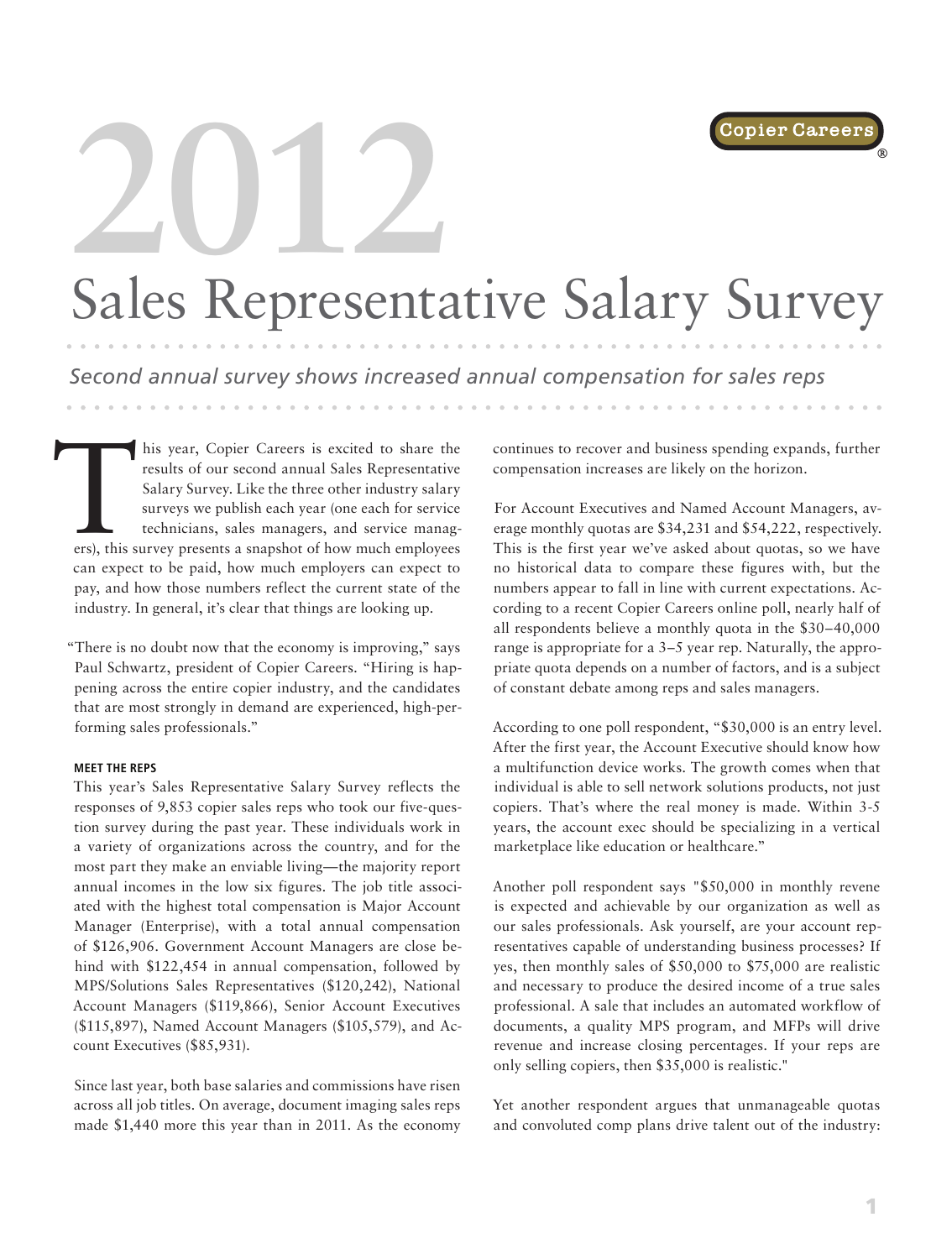*What dealers need to realize is that anyone who's currently at or above quota is already making a fantastic living. So the burden is on employers to convince candidates that accepting a new position will pay off.* 

*-Jessica Crowley, Head of Recruiting for Copier Careers*

"Companies make it more difficult to make a nice living by changing comp plans and raising quotas. I just had a nice month at \$112k on a \$60k quota and my commissions were \$5,600 on the four deals I closed. Five years ago, a similar month would have allowed me to earn \$15k in commission."

### **A CANDIDATE'S JOB MARKET**

Currently, the demand for proven sales reps is extremely high, with nearly every dealer in the industry interested in hiring a sales rep who can deliver. Attracting true hunters, rather than farmers who keep plowing the same ground, is a perennial challenge for dealerships. Though it isn't particularly hard to locate good reps, it can be very difficult to persuade them to consider new job opportunities.

"We can easily find top-performing sales professionals," says Jessica Crowley, head of recruiting for Copier Careers. "They're out there and on our radar. What dealers need to realize is that anyone who's currently at or above quota is already making a fantastic living. So the burden is on employers to convince candidates that accepting a new position will pay off."

In a competitive job market like the one we're in, Crowley says, employers need to be prepared to sweeten a deal by offering sales candidates something they may not be able to get elsewhere, such as the opportunity to sell more solutions or to manage a small team of junior reps as a selling sales manager. For sales candidates, it's all about the opportunity to make money, and the employers who can provide the biggest and best opportunities will be able to attract the most qualified reps.

On the flip side, dealerships in which opportunity is lacking are now finding it nearly impossible to attract good sales candidates. "If there's a solution the sales rep can't sell because the dealer doesn't support it, that rep is leaving money on the table," says Crowley. As Managed Print and Managed Network Services become more mainstream, the dealers who continue to resist providing these services will become increasingly limited in their ability to compete for quality staff. In other words, if you're still referring to MPS as "a passing fad," don't even bother trying to recruit an experienced document imaging sales professional—they're too busy collecting managed print annuities to pay attention to your stubborn anachronisms.

#### **THE NUMBERS DON'T LIE**

Though it is definitely a candidate's job market, dealerships still can—and should—be choosy about who they are willing to hire. In sales, the proof is in the numbers, so we advise employers to collect W-2s and sales reports from the candidates they're considering for employment; the real producers should have no problem providing documentation of their successes. Additionally, Crowley advises employers to "take a close look at those sales numbers and find out what the candidate has been selling. There are some very successful reps out there who can sell machines but who don't want to take the time or effort to understand new solutions. Despite strong numbers, these sales reps are not the best choice for growth-minded dealerships, because they won't drive sales in the right direction."

### **OPPORTUNITY ABOUNDS**

Over the past five years, the introduction of MPS and MNS has completely revolutionized our industry, offering sales reps unprecedented opportunities to make excellent incomes while solving their clients' business problems. The evolution from traditional box sales to sophisticated, consultative selling has at times been rocky, but dealerships and sales reps alike are now beginning to reap significant benefits. For driven, intelligent sales professionals, there has never been a better time to pursue a career in the document imaging industry. "Right now," says Schwartz, "this career offers almost unlimited opportunities for people who understand the solutions and know how to manage the sales cycle. Where it goes from here is anybody's guess."–CC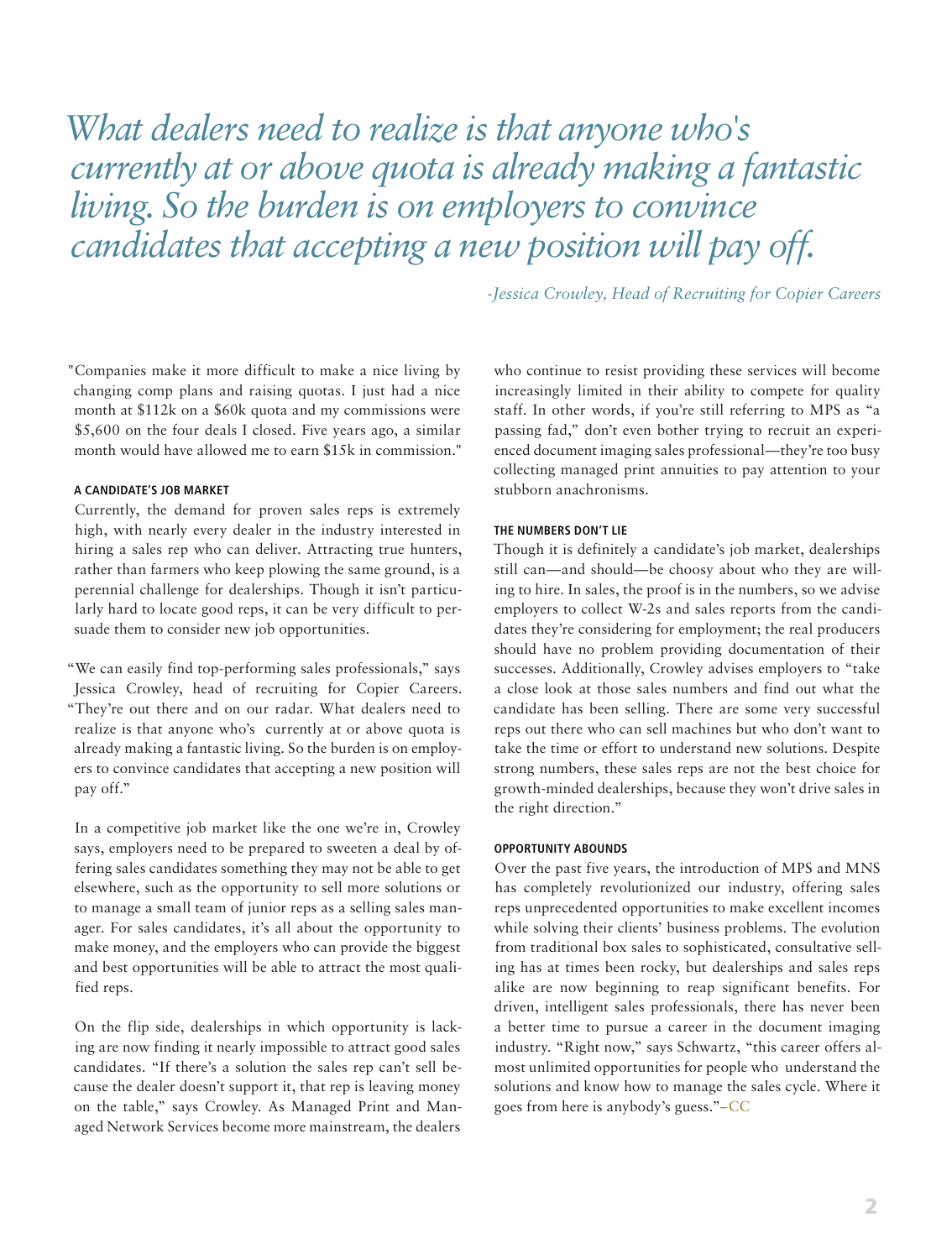

**3,644** Account Executives **1,901** Named Account Managers **1,842** MPS/Solutions Sales Reps **999** Senior Account Executives

- **991** Major Account Managers
- **333** Government Account Managers
- **143** National Account Managers

## **TOTAL ANNUAL COMPENSATION**

| <b>Job Title</b>                  | Base     | Commission | Total     |
|-----------------------------------|----------|------------|-----------|
| Major account manager             | \$55,120 | \$71,786   | \$126,906 |
| Government account manager        | \$62,333 | \$60,121   | \$122,454 |
| MPS/Solution sales representative | \$42,121 | \$78,121   | \$120,242 |
| National account manager          | \$59,123 | \$60,743   | \$119,866 |
| Senior account executive          | \$51,679 | \$64,218   | \$115,897 |
| Named account manager             | \$44,345 | \$61,234   | \$105,579 |
| Account executive                 | \$25,830 | \$60,101   | \$85,931  |

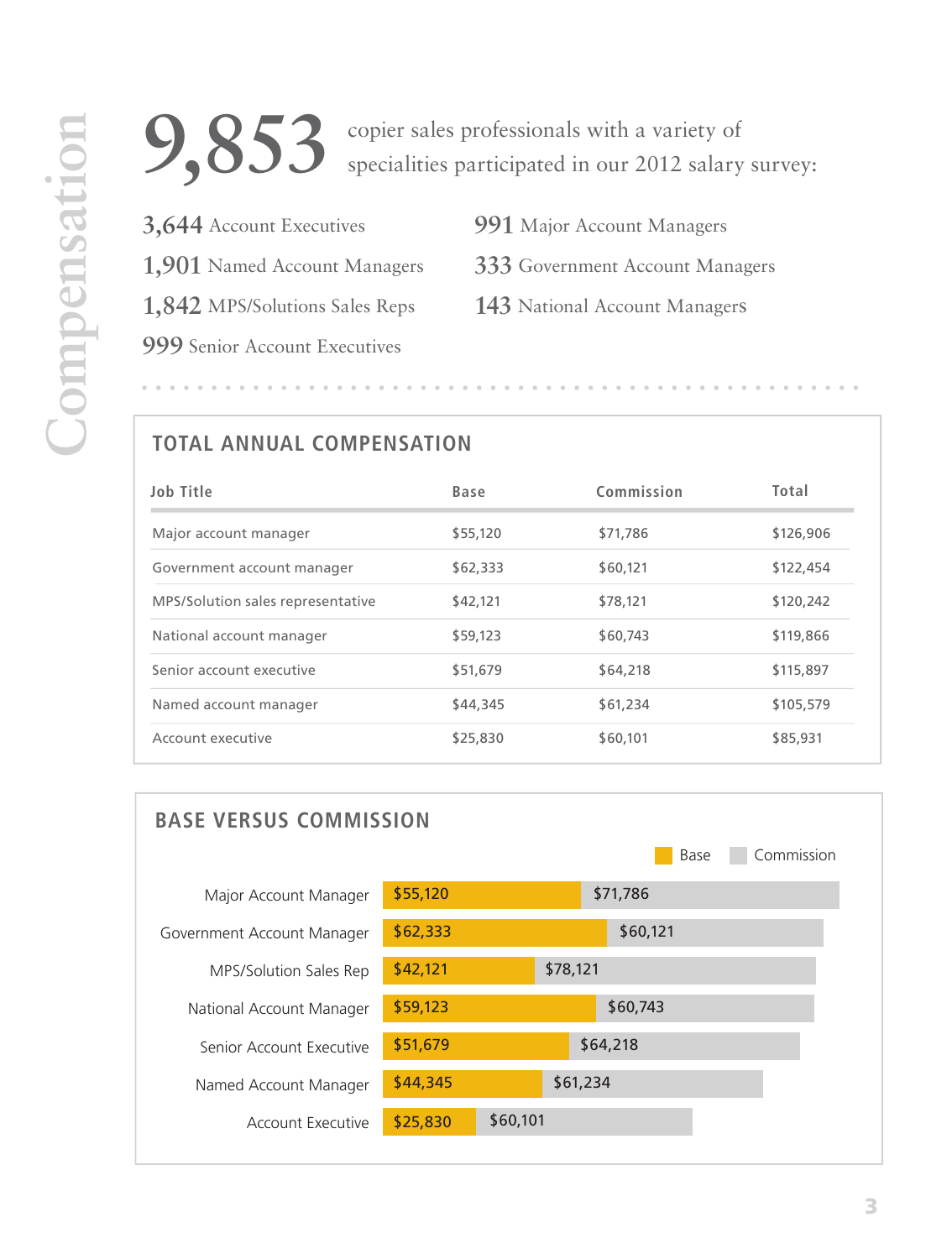Since 2011, average annual compensation has increased by **\$1,440** for copier sales professionals. Both base pay and commission increased across all job titles.

## **GROWTH IN COMPENSATION**

Base Commission

**Major Account Manager** +\$1,571 since 2011

| 2011 | \$54,001      | \$71,334 |
|------|---------------|----------|
|      |               |          |
|      | 2012 \$55,120 | \$71,786 |

**Government Account Manager** +\$689 since 2011

| 2011 | \$61,878 | \$59,887 |
|------|----------|----------|
| 2012 | \$62,333 | \$60,121 |

**MPS/Solution Sales Rep** +\$2,608 since 2011

| 2011 | \$41,089 | \$76,545 |
|------|----------|----------|
| 2012 | \$42,121 | \$78,121 |

**National Account Manager** +\$979 since 2011

| 2011 | \$58,998 | \$59,889 |
|------|----------|----------|
|      | \$59,123 | \$60,743 |

**Senior Account Executive** +\$455 since 2011

| 2011 | \$51,433      | \$64,009 |
|------|---------------|----------|
|      | 2012 \$51,679 | \$64,218 |

**Named Account Manager** +\$1,610 since 2011

| 2011 | \$42,879      | \$61,090 |
|------|---------------|----------|
|      | 2012 \$44,345 | \$61,234 |

**Account Executive** +\$2,174 since 2011

| 2011 | $$24,090$ \$59,667     |  |
|------|------------------------|--|
|      | 2012 \$25,830 \$60,101 |  |